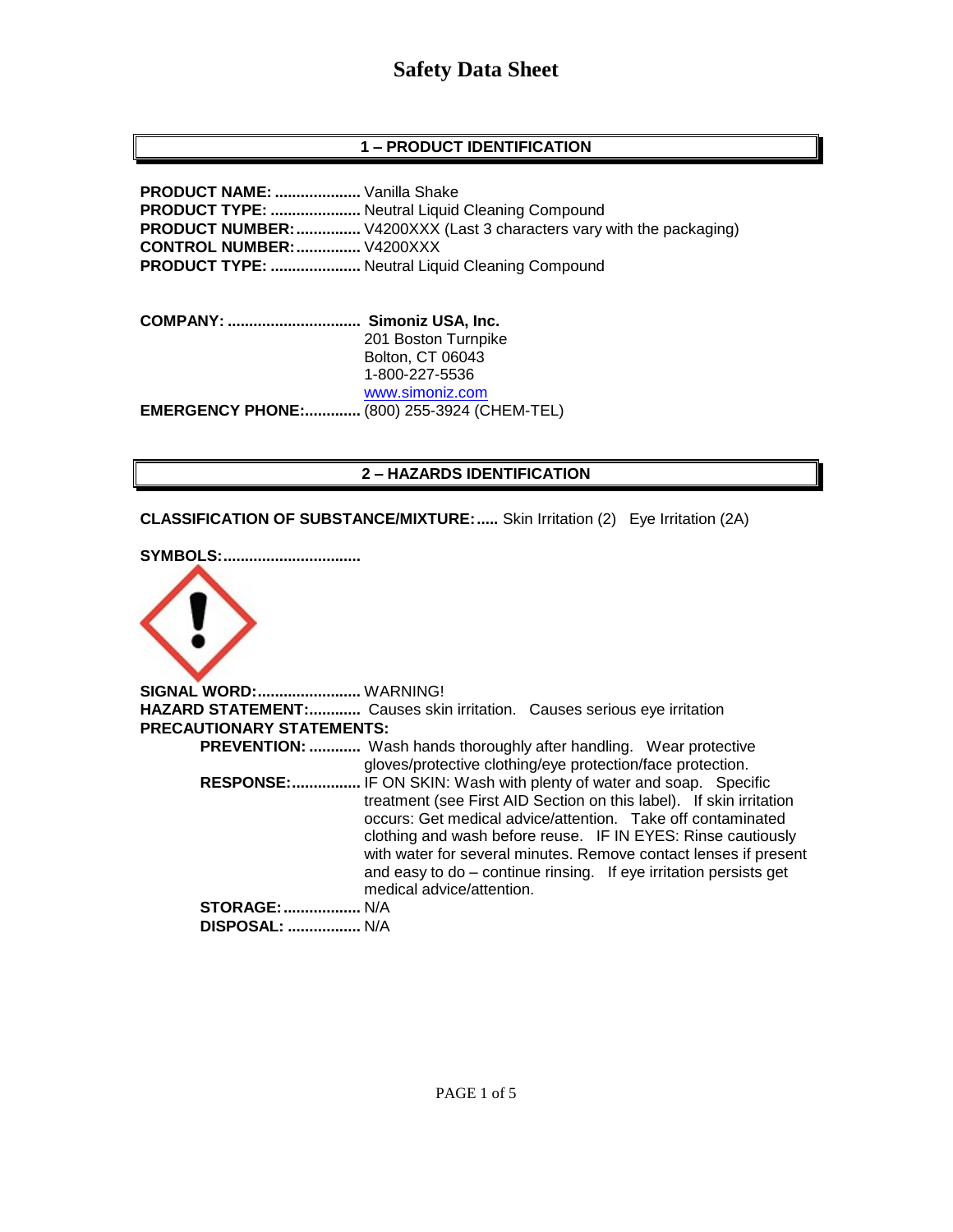### **3 – COMPOSITION / INFORMATION ON INGREDIENTS**

**INGREDIENT C.A.S. NUMBER** Water 7732-18-5 Sodium Alpha Olefin Sulfonate 68439-57-6

Percentages of ingredients are being withheld as trade secret information. This information will be disclosed as necessary to authorized individuals

#### **4 – FIRST-AID MEASURES**

| <b>BREATHING (INHALATION):</b> If victim shows signs of discomfort or irritation, remove to fresh                                                                                  |
|------------------------------------------------------------------------------------------------------------------------------------------------------------------------------------|
| air. If symptoms persist, get immediate medical attention.<br><b>SWALLOWING (INGESTION): .</b> DO NOT INDUCE VOMITING! Drink a large quantity of water or                          |
| milk. Do not attempt to give liquids to an unconscious person.<br>Get immediate medical attention!                                                                                 |
| Ingestion. Not likely to be inhaled in dangerous amounts.                                                                                                                          |
| <b>SKIN (DERMAL): </b> Flush from skin and clothing with large amounts of fresh water. If<br>irritation persists, consult physician. Wash contaminated clothing<br>before wearing. |

#### **5 – FIRE-FIGHTING MEASURES**

**FLASHPOINT:...........................** This product is non-flammable.

**EXTINGUISHING MEDIA:.........** This product is non-flammable. Use extinguishing media suitable for materials already burning.

**SPECIAL FIRE FIGHTING PROCEDURES: ............**Firefighters working in areas where this product is present should be equipped with an approved, fully enclosed SCBA.

**UNUSUAL FIRE AND EXPLOSION HAZARDS:......**None known.

#### **6 – ACCIDENTAL RELEASE MEASURES**

**SPILL PROCEDURES:.............** Dike to prevent spillage into streams or sewer systems. Consult local, state and federal authorities. **WASTE DISPOSAL: .................** As recommended by local, state and federal authorities.

#### **7 – HANDLING and STORAGE**

| freezing.                                                                                                                  |
|----------------------------------------------------------------------------------------------------------------------------|
|                                                                                                                            |
| protection should not be necessary. Wear eye protection if<br>product is likely to splash. Do not place this product in an |
| unmarked container! Keep away from children! Spilled material is<br>slippery.                                              |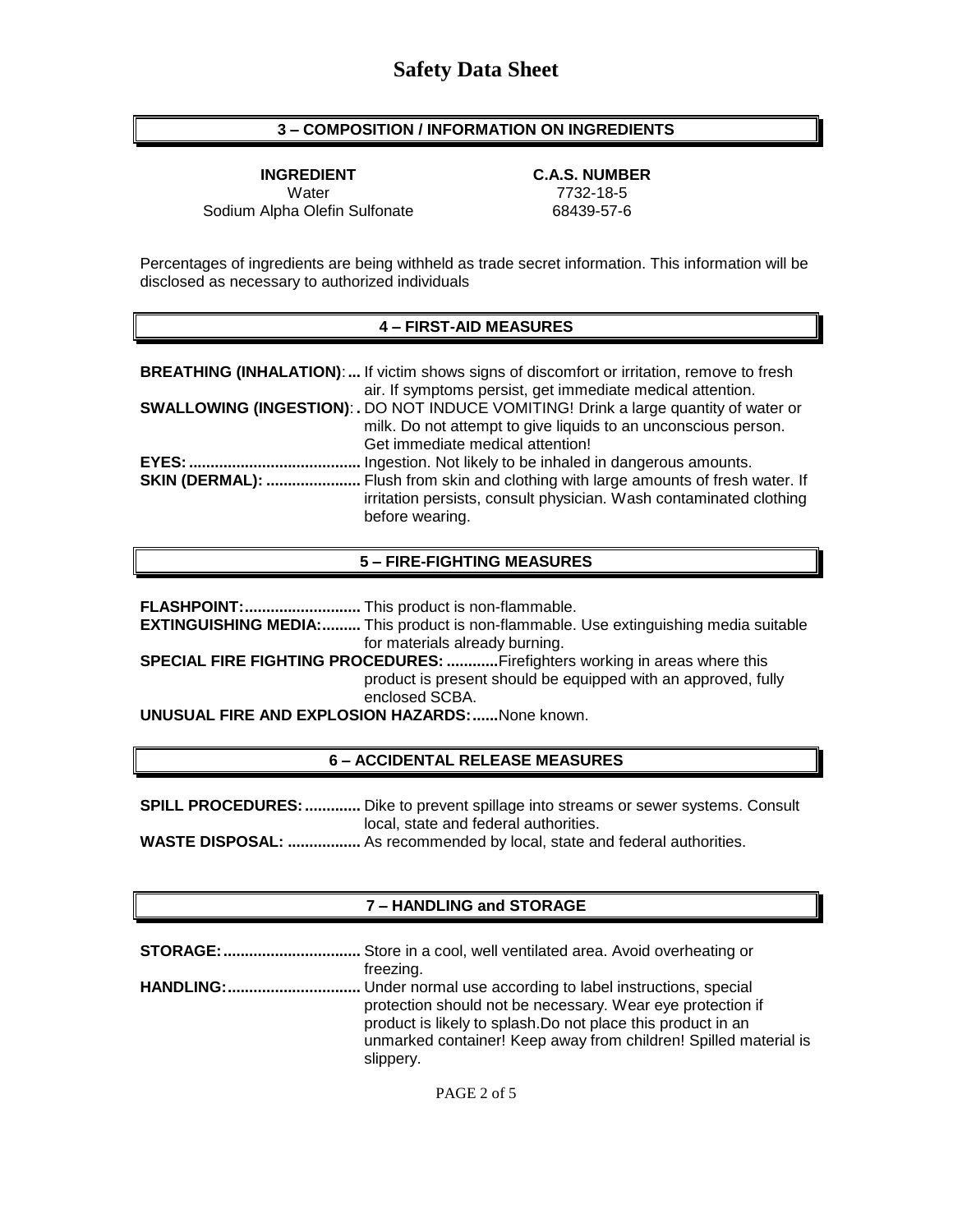## **8 – EXPOSURE CONTROLS / PERSONAL PROTECTION**

**RESPIRATORY PROTECTION:**Not usually needed in well-ventilated areas. If needed, use a NIOSH approved respirator. **PROTECTIVE CLOTHING:.......** Nitrile or PVC gloves, and chemical splash goggles. **ADDITIONAL MEASURES: ......** Under normal use according to label instructions, special protection should not be necessary. Wear eye protection if product is likely to splash.Do not place this product in an unmarked container! Keep away from children! Spilled material is slippery. **INGREDIENT C.A.S. NUMBER PEL** Water 7732-18-5 No limits established Sodium Alpha Olefin Sulfonate 68439-57-6 No limits established

## **9 – PHYSICAL / CHEMICAL PROPERITES**

**APPEARANCE & ODOR: .........** Slightly viscous white liquid. Vanilla scented.

| <b>ODOR THRESHOLD:  N/A</b>                      |  |
|--------------------------------------------------|--|
|                                                  |  |
| MELTING POINT:  210 degrees F.                   |  |
| <b>FREEZING POINT:  N/A</b>                      |  |
| BOILING POINT: 210 degrees F.                    |  |
| <b>BOILING POINT RANGE: N/A</b>                  |  |
| FLASHPOINT: This product is non-flammable.       |  |
| EVAPORATION RATE:  N/A                           |  |
| FLAMMABILITY (solid/gas): N/A                    |  |
| EXPLOSION LIMITS:  N/A                           |  |
| VAPOR PRESSURE:  N/A                             |  |
| VAPOR DENSITY (AIR=1): Greater than 1.           |  |
| <b>SPECIFIC GRAVITY:  1.06</b>                   |  |
| <b>SOLUBILITY IN WATER:  Completely soluble.</b> |  |
| <b>PARTITION COEFFICIENT:  N/A</b>               |  |
|                                                  |  |
|                                                  |  |
|                                                  |  |

### **10 – STABILITY and REACTIVITY**

**STABILITY:...............................** Stable under normal conditions. **HAZARDOUS DECOMP.:.........** This product not known to polymerize. **INCOMPATIBILITY:..................** Do not mix with other chemicals.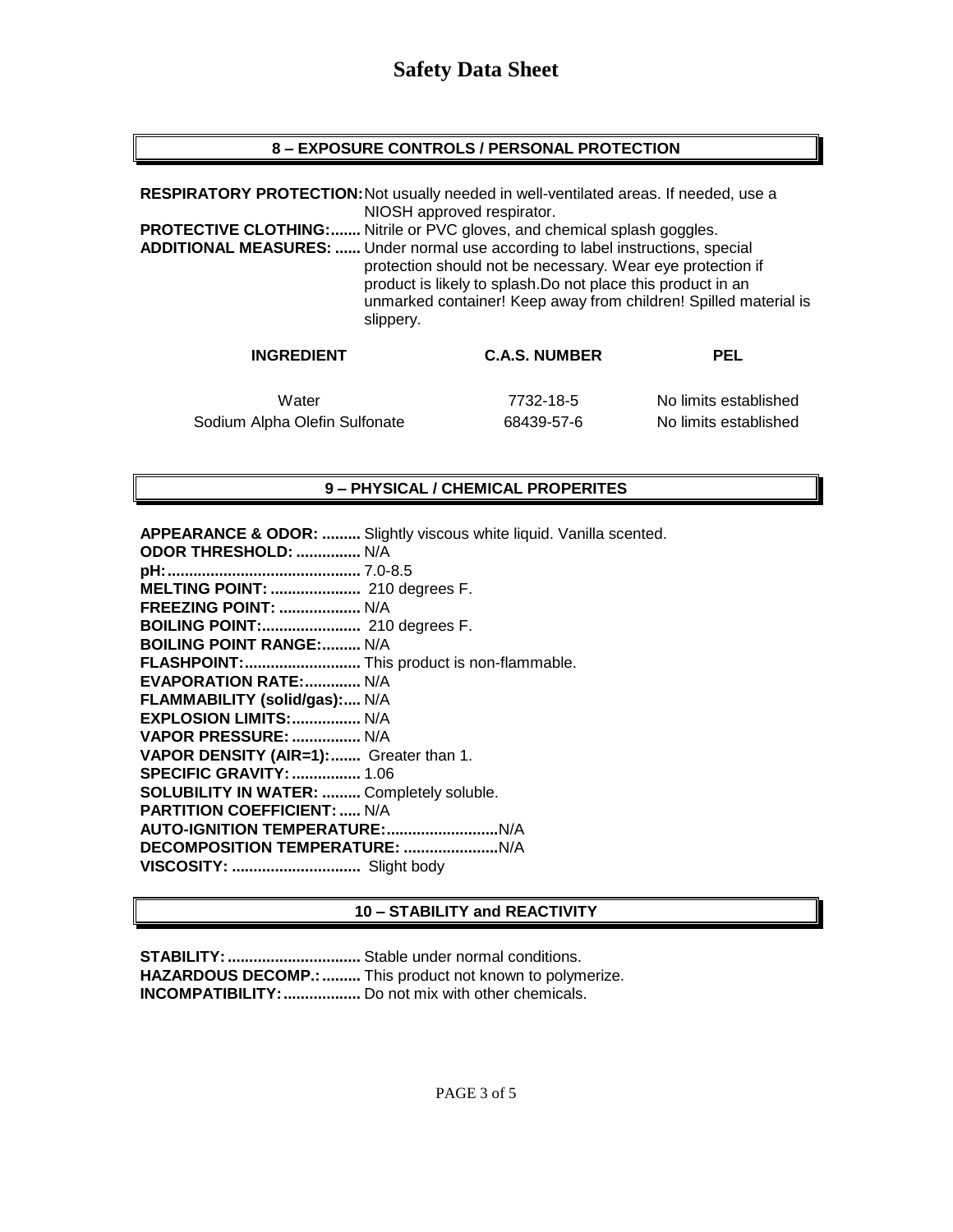# **11 – TOXICOLOGICAL INFORMATION**

**ROUTE(S) OF ENTRY:.............** Ingestion. Not likely to be inhaled in dangerous amounts. **LISTED CARCINOGEN: ...........** None over 0.1%. **MEDICAL CONDITION AGGRAVATED:..................**May aggravate pre-existing dermatitis. **INHALATION:............................** Not likely to be inhaled in hazardous amounts. Maintain adequate ventilation in the work area. **INGESTION:..............................** This material can cause irritation to the stomach and esophagus if ingested. **EYES:........................................** May cause eye irritation. **SKIN (DERMAL): ......................** This product may cause irritation or redness of the skin. **ACUTE TOXICITY\* (ORAL):…… .............................**>5000 mg/kg **ACUTE TOXICITY\* (DERMAL):.. .............................**>5000 mg/kg **ACUTE TOXCITY\* (INHALATION):..........................**>20,000 ppm V (Gas), >20 mg/l (Vapor), >5 mg/l (Dust)

**\***Determined using the additivity formula for mixtures (GHS Purple Book, 3.1.3.6)

#### **12 – ECOLOGICAL INFORMATION**

#### **ENVIRONMENTAL FATE AND DISTRIBUTION:** N/A

### **13 –DISPOSAL CONSIDERATIONS**

**WASTE DISPOSAL: .................** As recommended by local, state and federal authorities.

#### **14 – TRANSPORTATION INFORMATION**

**PROPER SHIPPING NAME:.....** Not D.O.T. regulated. **HAZARD CLASS:...................... UN/NA NUMBER: ..................... PACKAGING GROUP :.............**

### **15 - REGULATIONS**

Contents of this MSDS comply with the OSHA Hazard Communication Standard 29CFR 1910.1200

### **16 – OTHER INFORMATION**

**NFPA HEALTH: ........................** 1 **NFPA FLAMMABILITY:............** 0 **NFPA REACTIVITY:..................** 0 **NFPA OTHER: ..........................** None